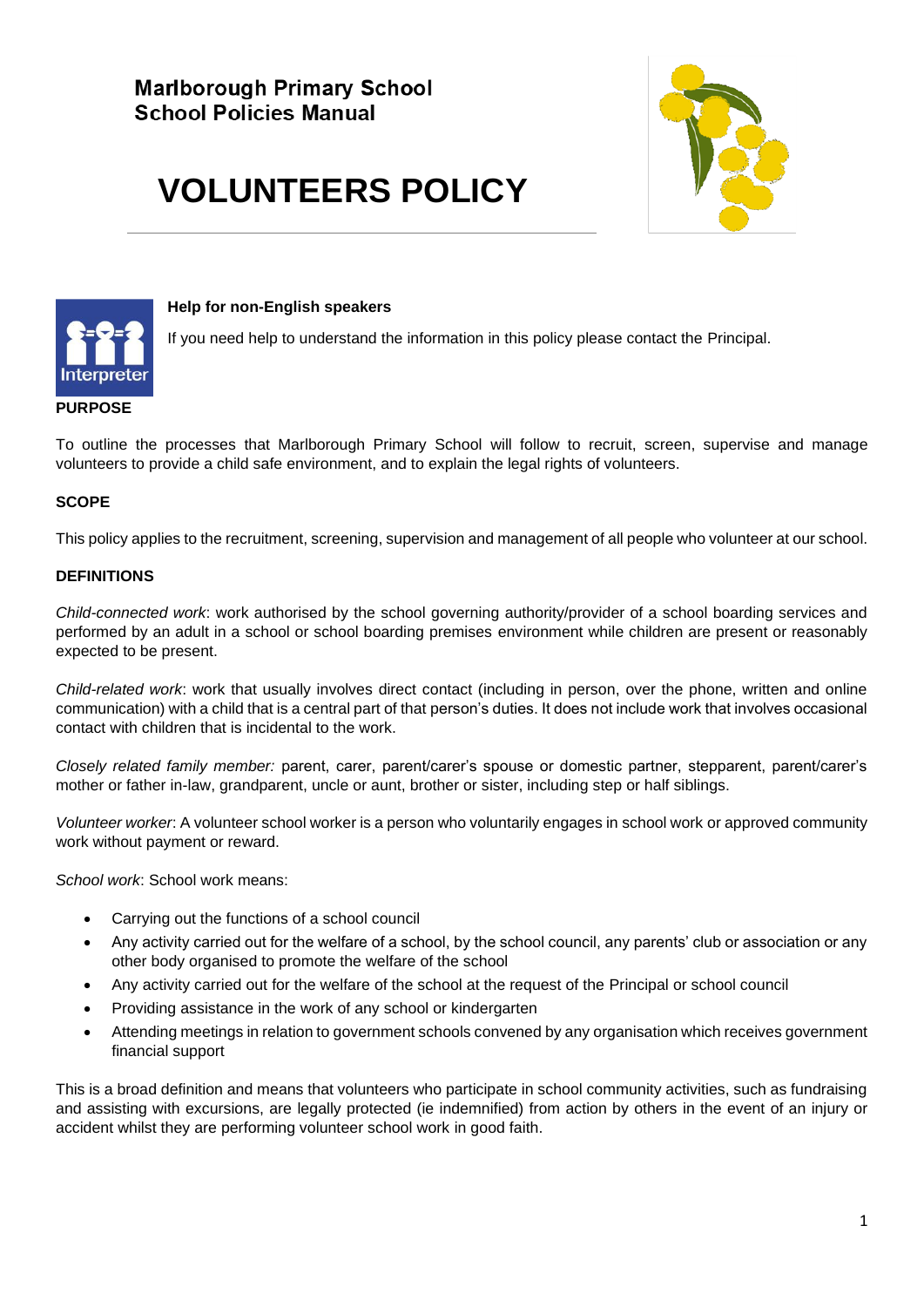## **POLICY**

Marlborough Primary School is committed to implementing and following practices which protect the safety and wellbeing of children and our staff and volunteers. Marlborough Primary School also recognises the valuable contribution that volunteers provide to our school community and the work that we do.

The procedures set out below are designed to ensure that Marlborough Primary School's volunteers are suitable to work with children and are well-placed to make a positive contribution to our school community.

#### **Becoming a volunteer**

Members of our school community who would like to volunteer are encouraged to:

- Become a member of the Parents Association.
- Speak with a member of staff who relates to the particular interest of the voluntary work.
- Respond to new items that seek volunteers.
- Complete the Marlborough Primary Parent Helper's Induction Course

#### **Suitability checks including Working with Children Clearances**

#### *Working with students*

Marlborough Primary School values the many volunteers that assist in our classrooms/with sports events/camps/excursions/school concerts/other events and programs. To ensure that we are meeting our legal obligations under the *Worker Screening Act* and the Child Safe Standards, Marlborough Primary School is required to undertake suitability checks which in most cases will involve asking for evidence of a Working With Children (WWC) Clearance and may also involve undertaking reference, proof of identity and work history involving children checks.

Where prospective volunteers are required under the law and this policy to have a WWC Clearance, the Principal has the discretion to accept evidence of a WWC check application in order to commence volunteer work, provided the volunteer provides the school with evidence of the application outcome (clearance or exclusion) as soon as practicable after the applicant receives it".

Considering our legal obligations, and our commitment to ensuring that Marlborough Primary School is a child safe environment, we will require volunteers to obtain a WWC Clearance and produce their valid card to a member of the office staff for verification in the following circumstances:

- **Volunteers who are not parent/family members** of any student at the school if they are engaged in childrelated work regardless of whether they are being supervised
- **Parent/family volunteers** who are assisting with any classroom or school activities involving direct contact with children in circumstances where the volunteer's child is **not** participating, or does not ordinarily participate in, the activity
- **Parent/family volunteers** who assist with excursions (including swimming), camps and similar events, regardless of whether their own child is participating or not.
- **Parent/family volunteers** who regularly assist in school activities, regardless of whether their own child is participating or not
- **Parent/community School Council members** sitting on School Council with student School Council members, regardless of whether their own child is a student member or not

In addition, depending on the nature of the volunteer work, our school may ask the volunteer to provide other suitability checks at its discretion (for example, references, work history involving children and/or qualifications). Proof of identity may also be required in some circumstances.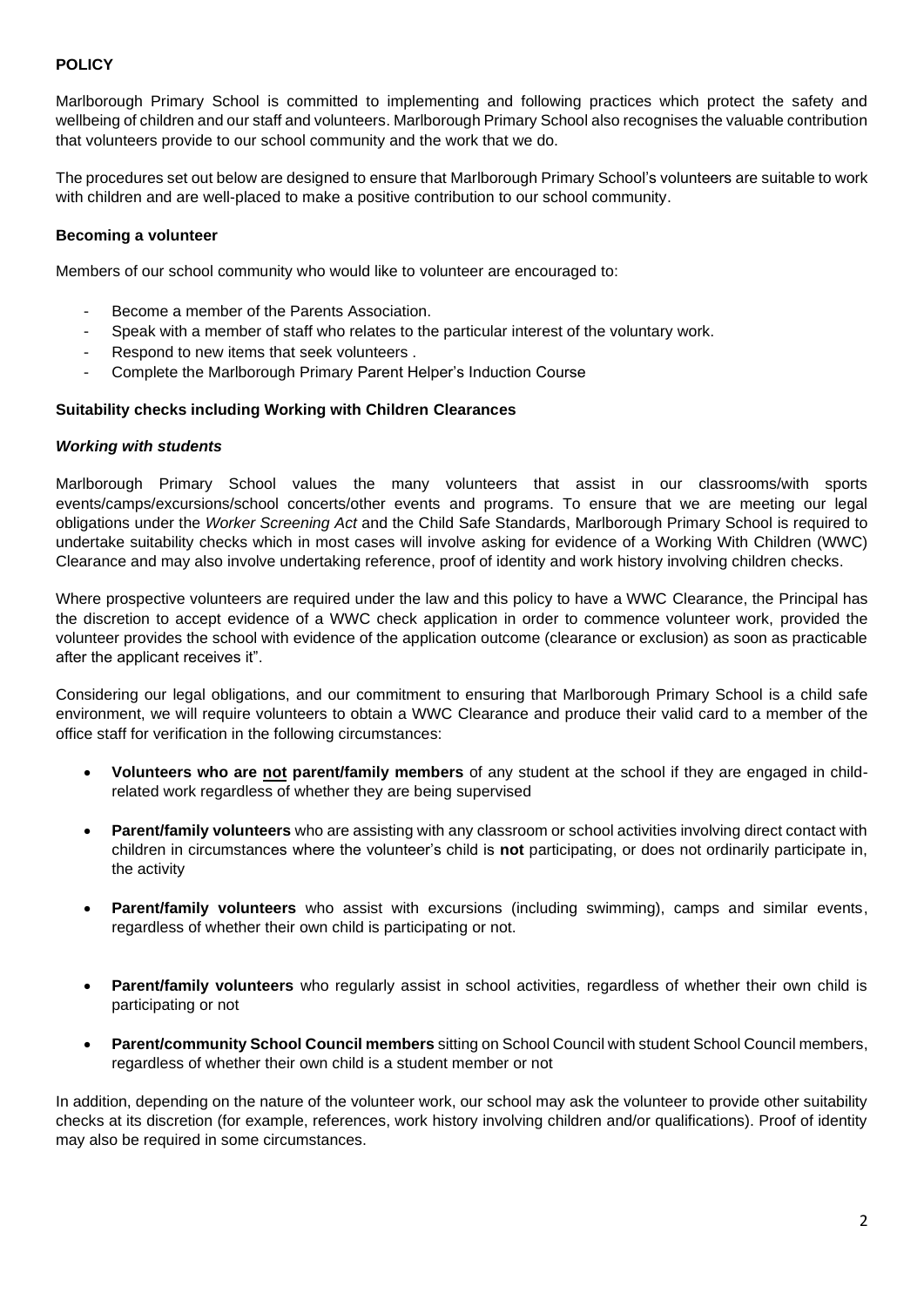## **COVID-19 vaccination information**

Our school follows Department of Education and Training policy with respect to the requirements-relating to attendance on school sites and COVID-19 vaccinations. COVID-19 Vaccination Certificates will be collected and recorded by office staff.

For Department policy on COVID-19 mandatory vaccinations for visitors, including advice on the type of information that schools are required to collect, record and hold, refer to:

• COVID-19 Vaccinations – [Visitors and Volunteers Working on School Sites](https://www2.education.vic.gov.au/pal/covid-19-vaccinations-visitors-volunteers/policy)

## *Non child-related work*

On some occasions, parents and other members of the school community may volunteer to do work that is not childrelated. For example, volunteering on the weekend for gardening, maintenance, parents association, participating in sub-committees of school council, fete coordination, other fundraising groups that meet in the evenings, during which children will not be, or would not reasonably be expected to be, present.

Volunteers for this type of work are not required to have WWC Clearances or other suitability checks as they are not engaged in child-related work and children are not generally present during these activities. However, Marlborough Primary School reserves the right to undertake suitability checks, including requiring proof of identity and WWC Clearance, at its discretion if considered necessary for any particular activities or circumstances.

Marlborough Primary School understands that on occasions such as Working Bees or a School Disco, there may be volunteers or visitors who have not completed the Parent Helper's Induction Course, but are actively supervising a child in their care; on these occasions the Principal or their delegate reserves the right to ask for identification, WWC Clearance and reason for being on the school grounds.

# **Training and induction**

Under the Child Safe Standards volunteers must have an appropriate induction and training in child safety and wellbeing.

All parent volunteers that undertake child-related work must complete the Marlborough Primary Parent Helper's Induction Course prior to commencement of tasks.

To support us to maintain a child safe environment, before engaging in any work where children are present or reasonable likely to be present, volunteers must familiarise themselves with the policies, procedures and code of conduct referred to in our Child Safety Induction Pack and ensure the actions and requirements in these documents are followed when volunteering for our school.

Depending on the nature and responsibilities of their role, Marlborough Primary School may also require volunteers to complete additional child safety training.

## **Management and supervision**

Volunteer workers will be expected to comply with any reasonable direction of the Principal (or their nominee). This will include the requirement to follow our school's policies, including, but not limited to our Child Safety and Wellbeing Policy, our Child Safety Code of Conduct and out Statement of Values and School Philosophy.

Volunteer workers will also be expected to act consistently with Department of Education and Training policies, to the extent that they apply to volunteer workers, including the Department's policies relating to [Equal Opportunity and Anti-](https://www2.education.vic.gov.au/pal/equal-opportunity/policy-and-guidelines)[Discrimination,](https://www2.education.vic.gov.au/pal/equal-opportunity/policy-and-guidelines) [Sexual Harassment](https://www2.education.vic.gov.au/pal/sexual-harassment/overview) and [Workplace Bullying.](https://www2.education.vic.gov.au/pal/workplace-bullying/policy)

## The Principal (or their nominee) will determine the level of school staff

supervision[https://edugate.eduweb.vic.gov.au/edrms/OPSE/GSR/2022NEVR/8307/Minimum\\_Standards\\_Complianc](https://edugate.eduweb.vic.gov.au/edrms/OPSE/GSR/2022NEVR/8307/Minimum_Standards_Compliance_Assessment_Report%20-%20%20Scoresby%20Secondary%20College.docx?web=1) [e\\_Assessment\\_Report - Scoresby Secondary College.docx?web=1](https://edugate.eduweb.vic.gov.au/edrms/OPSE/GSR/2022NEVR/8307/Minimum_Standards_Compliance_Assessment_Report%20-%20%20Scoresby%20Secondary%20College.docx?web=1) required for volunteers, depending on the type of work being performed, and with a focus on ensuring the safety and wellbeing of students.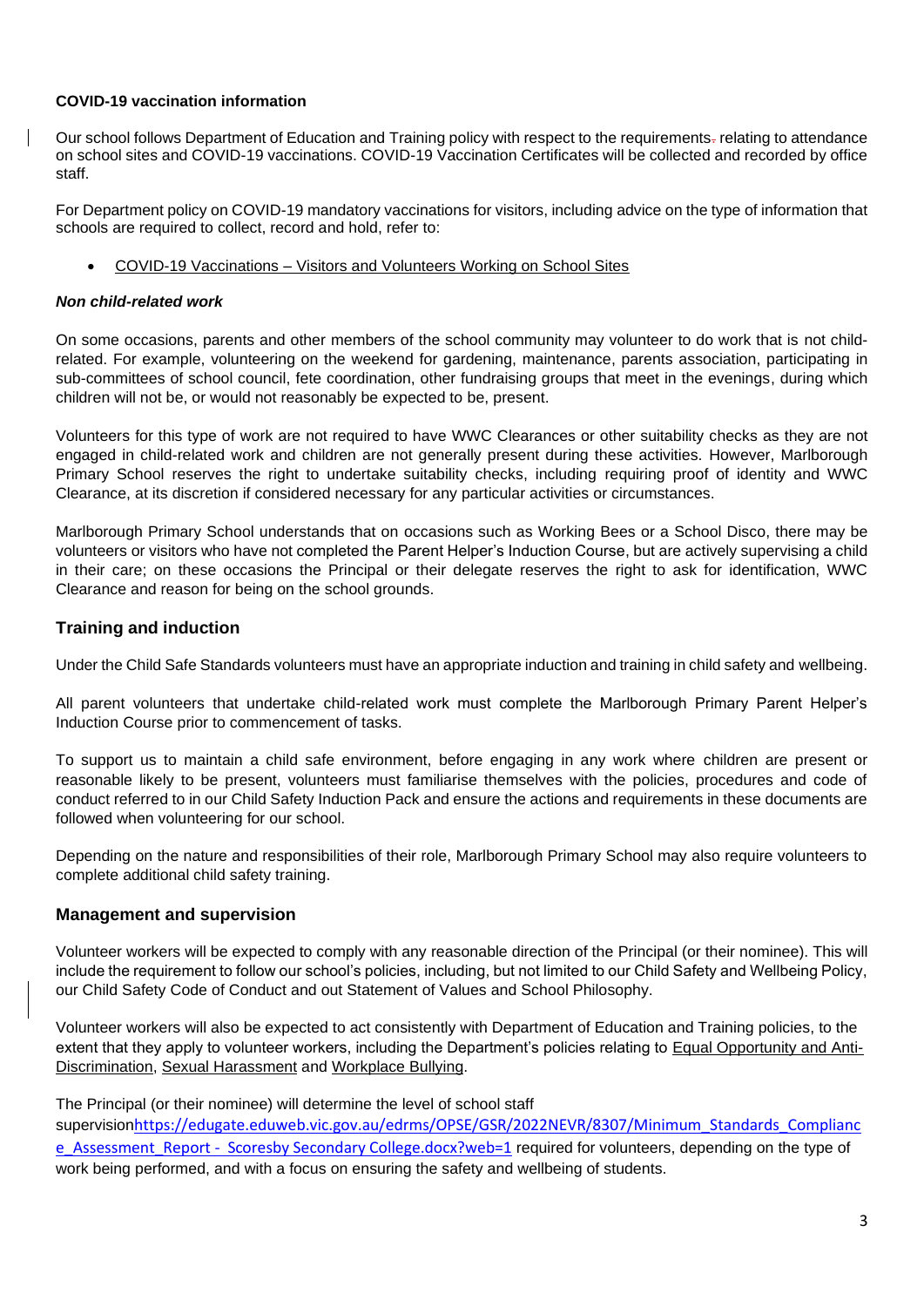The Principal has the discretion to make a decision about the ongoing suitability of a volunteer worker and may determine at any time whether or not a person is suitable to volunteer at Marlborough Primary School.

Marlborough Primary School will provide any training for all volunteer workers. Regular Parent Helpers and Volunteers Training sessions are held at school. All parent helpers and volunteers must attend a training session prior to working as a volunteer. The Principal (or their nominee) will determine if additional induction and/or training is necessary depending on what type of work the volunteer will be engaged in and will ensure a record is kept of the induction undertaken.

# **Privacy and information-sharing**

Volunteers must ensure that any student information they become aware of because of their volunteer work is managed sensitively and in accordance with the [Schools' Privacy Policy](https://www.education.vic.gov.au/Pages/schoolsprivacypolicy.aspx) and the Department's policy on Privacy and Information [Sharing.](https://www2.education.vic.gov.au/pal/privacy-information-sharing/policy)

Under these policies, student information can and should be shared with relevant school staff to:

- support the student's education, wellbeing and health;
- reduce the risk of reasonably foreseeable harm to the student, other students, staff or visitors;
- make reasonable adjustments to accommodate the student's disability; or
- provide a safe and secure workplace.

Volunteers must immediately report any child safety concerns that they become aware of to a member of staff to ensure appropriate action. There are some circumstances where volunteers will may also be obliged to disclose information to authorities outside of the school such as to Victoria Police. For further information on child safety responding and reporting obligations refer to: *Child Safety Responding and Reporting Obligations Policy and Procedures.* 

## **Records management**

While it is unlikely volunteers will be responsible for any school records during their volunteer work, any school records that volunteers are responsible for must be provided to the Principal to ensure they are managed in accordance with the Department's policy: [Records Management –](https://www2.education.vic.gov.au/pal/records-management/policy) Schools.

## **Compensation**

## *Personal injury*

Volunteer workers are covered by the Department of Education and Training's Workers' Compensation Policy if they suffer personal injury in the course of engaging in school work.

## *Property damage*

If a volunteer worker suffers damage to their property in the course of carrying out school work, the Minister (or delegate) may authorise such compensation as they consider reasonable in the circumstances. Claims of this nature should be directed to the Principal who will direct them to the Department's Legal Division.

## *Public liability insurance*

The Department of Education and Training's public liability insurance policy applies when a volunteer worker engaged in school work is legally liable for:

- a claim for bodily injury to a third party
- damage to or the destruction of a third party's property.

## **COMMUNICATION**

This policy will be communicated to our school community in the following ways:

- Available publicly on our school's website
- Included in induction processes for relevant staff